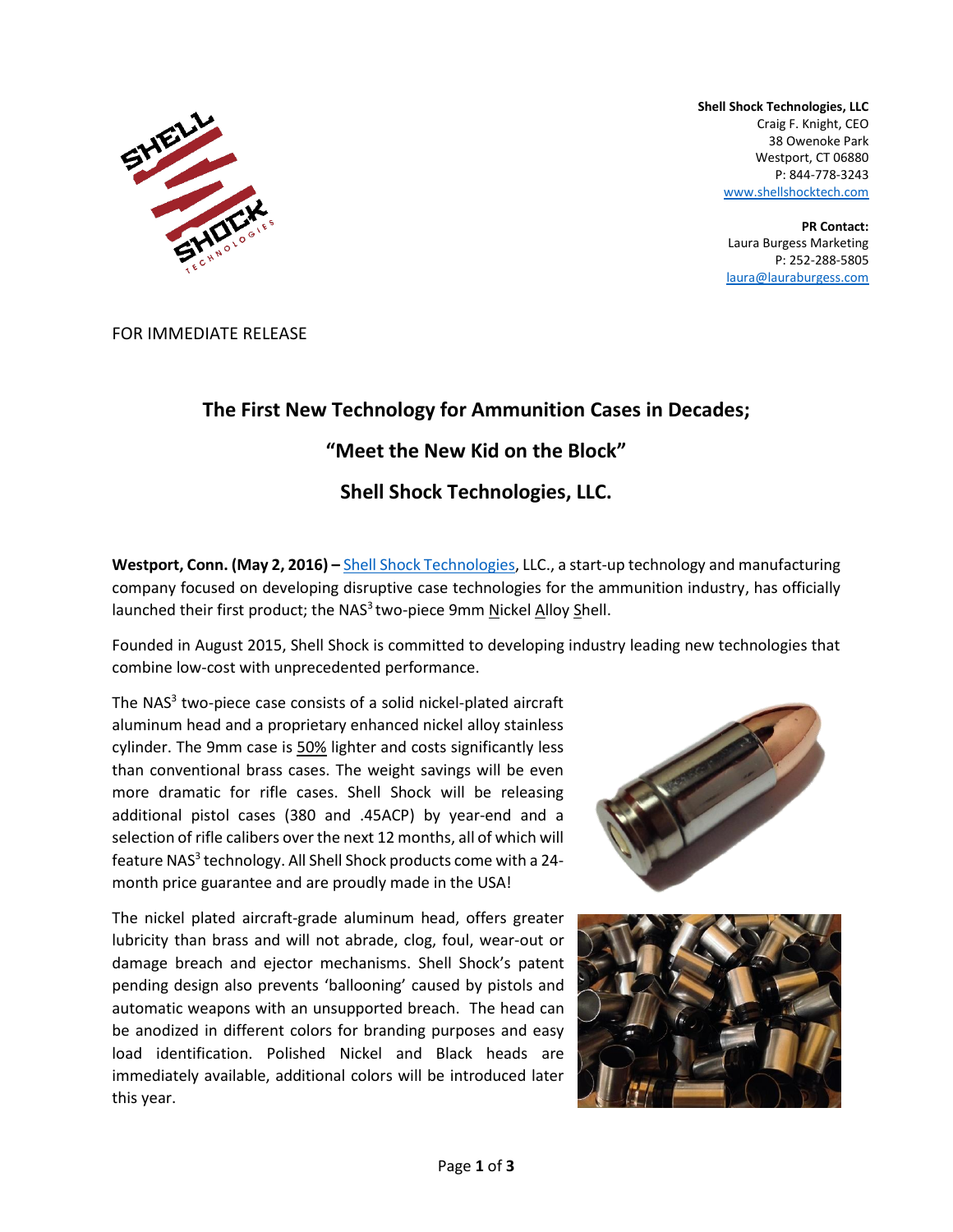The proprietary nickel alloy stainless cylinder offers uniform wall thickness and a case capacity that is fractionally larger than a standard 9mm shell. Outside dimensions comply with SAAMI specifications. In addition, the case design incorporates a fractionally larger flash hole which helps eliminate back-face pressure, increases burn efficiency and is ideal for the new generation of environmentally friendly primers.

The combination of materials offers greater corrosion resistance, tensile strength (2x stronger) and elasticity than brass. NAS<sup>3</sup> cases will not split, chip, crack or grow (stretch) and are fully-reloadable with Shell Shock's custom reloading dies. Testers have reported up to 40 reloads. NAS<sup>3</sup> cases eject cool to-thetouch and can be picked up with a magnet (great for outdoor ranges). Shell Shock will buy back spent cases from range operators for the same price per pound as brass cases.

NAS<sup>3</sup> cases have been successfully tested on a variety of automatic and hand loading machines including Ammo Load, Camdex, Alpha/Bitterroot, Hornady and Dillon Precision.

NAS<sup>3</sup> cases are the perfect platform to support lead free and frangible projectiles. Lighter bullets demand +P and +P+ loads to achieve desired energy levels; NAS<sup>3</sup> cases have been tested successfully with pressures up to 65k psi.

NAS<sup>3</sup> is "Best in Class" for maintaining consistent velocity between rounds. In an independent test performed by H.P. White Laboratory (a major munitions testing facility), rounds fired using NAS<sup>3</sup> cases achieved a velocity standard deviation of 0.093 FPS (124 grain FMJ bullet, 4.2 grains Titegroup powder, 10 rounds, extreme variation 3fps). Unbeatable performance!

# NAS<sup>3</sup> Two-Piece Shell Technology: Best in Class

### Features

- · Engineered for the future: 50% lighter and 2x stronger than brass
- · Outperforms nickel-plated brass on every level
- Unique patent pending construction offers reliable and consistent velocity: 0.93 fps standard deviation (test results overleaf)
- · Reloadable
- · Ejects cool to touch
- Made in the USA

# **Technologically Advanced Design**

### Nickel-Plated Solid Aircraft-Grade Aluminum Base

Will not abrade, clog, foul, wear-out or damage breach or ejector mechanisms

Will not "balloon" when fired in an unsupported chamber: dramatically reduces tendency to jam **Fractionally larger** flash hole eliminates back-face pressure,

ideal for environmentally friendly primers Custom headstamp available

**Any Existing Bullet** (Frangible or Non-Frangible)

#### Nickel Alloy Stainless Cylinder

Functionally less abrasive than brass, self-lubricating and corrosion resistant Ideal for lead-free and frangible bullets

Stronger and more elastic than brass; 65,000 psi pressure rating, springs back to original shape when fired (higher tensile strength)

Magnetic, easy clean up (indoors and outdoors)

Will not chip or crack: perfect for +P and +P+ loads

www.shellshocktech.com



Cost is king and NAS<sup>3</sup> cases are priced lower than brass and beat brass on every performance metric. NAS<sup>3</sup> cases contain no 'red metal' based raw materials. Unlike brass, unstable and unpredictable swings in copper prices do not effect NAS<sup>3</sup> pricing. In addition, NAS<sup>3</sup> cases are drawn not extruded, drawing is a cheaper, faster and a more accurate production process.